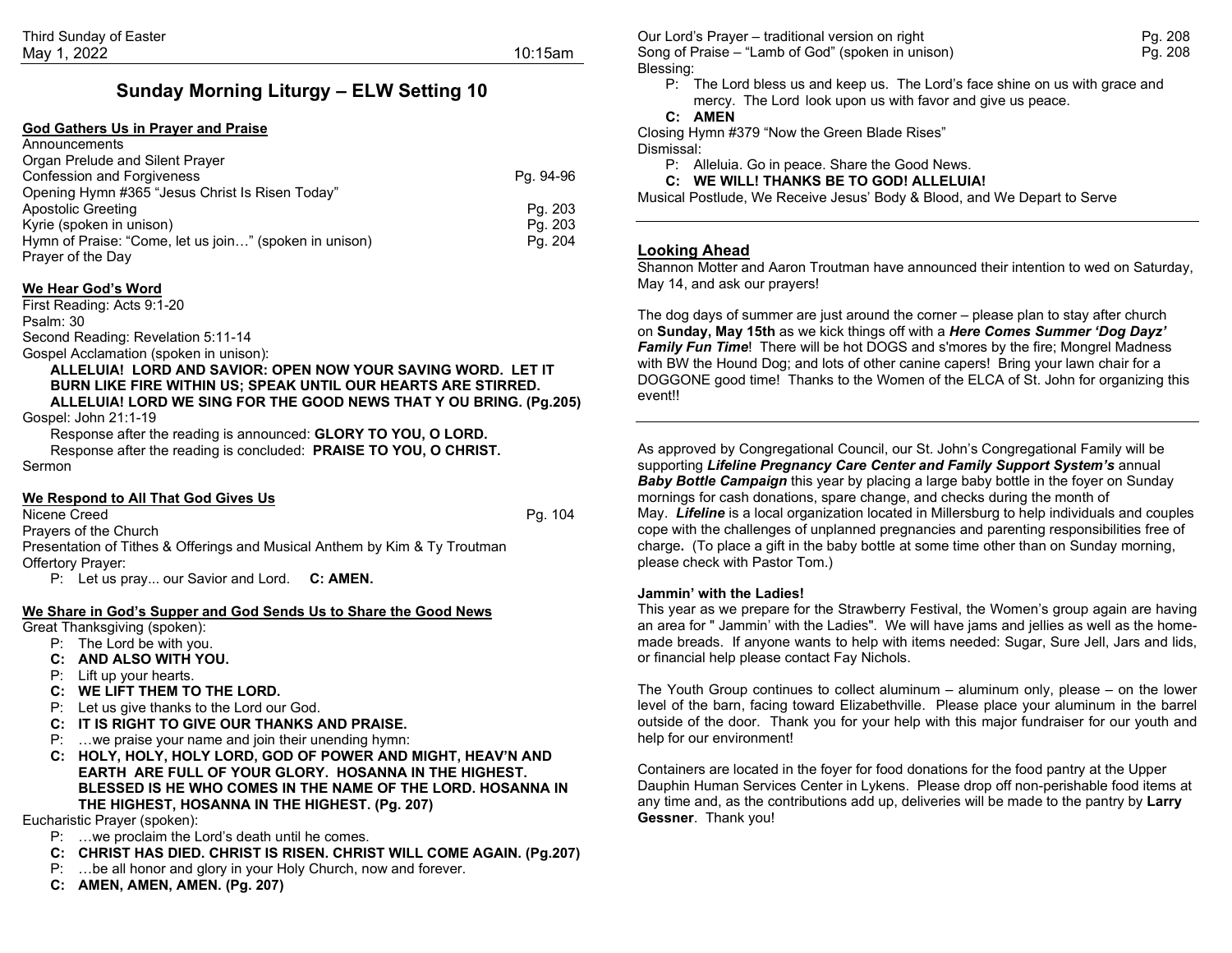# **Saint John's Evangelical Lutheran Church**

**Berrysburg, PA**

**717-362-9519**

**[stjohnhillchurch@frontier.com](mailto:stjohnhillchurch@frontier.com) | [www.stjohnhillchurch.org](http://www.stjohnhillchurch.org/)**

# **Our Mission**

*St. John congregation, responding to the call of the Holy Spirit through the Gospel, unites together to preach and teach the Word, administer the sacraments, and carry out God's mission. With God's guidance and grace, we strive to boldly proclaim by word and action the reconciling Gospel of Jesus: Working together for justice and peace, and caring for those in need in our community and world. We invite everyone to join us wherever you are on your faith journey.*

*Adopted December 8, 2013*

# **Serving Today**

| The Rev. Thomas G. Bruner, Jr. | Pastor                    |
|--------------------------------|---------------------------|
| Laurie Little                  | Young Christians Minister |
| Judy Ferree                    | Organist                  |
| Amy Gehring                    | I ector                   |
| Roy Henry                      | <b>Council President</b>  |

For the month of May, our *Celebrate* lectionary bulletin inserts are sponsored by Tim & Lori Motter in honor of the marriage of their daughter Shannon Motter to Aaron Troutman on May 14, 2022. Our support of **Tree 4 Hope** is sponsored by Chris & Dana Klouser in Honor of our Risen Savior in joyful anticipation of the birth of our grandson, Cooper, later this month. The support of one pastor for one month in the *Konde Diocese of the Evangelical Lutheran Church in Tanzania* is sponsored by Dale and Carol Hassinger for the Glory of God and the Founding Fathers that provided stability to enable us to continue our works of the church.

Welcome to all who are worshipping with us this morning. If you are a visitor, please sign our guest book in the foyer. As we celebrate our Lord's Supper, we welcome to our table all baptized Christians who have received the sacrament in their home congregations. All persons who do not yet commune are invited to come forward to receive a blessing. Please worship with us again and join in other congregational family activities!

## **Today, Sunday, May 1**

- 9am Adult Bible Study (On Zoom)
- 9am SONDay Celebration (In-Person) Masking and safe distancing are required for everyone present – both adults and young persons – to do our best to protect our (unvaccinated per current guidelines) younger congregational family members!
- 9am Confirmation Class (In-Person)
- 9am Youth Group Bible Time (In-Person)
- 10:15am Worship, Including Holy Communion and Celebration Time with Miss Laurie for Young Persons In-Person (In-Person and On Zoom) – In keeping with the most recent guidance from the Centers for Disease Control and Prevention for Dauphin County, masks are no longer required for anyone gathering upstairs for worship, but they remain an option for everyone.

11:15am Special Congregational Meeting to Take Action on the *St. John Restoration 250* Project (The details of cost and proposed financing appear elsewhere in this bulletin. Everyone is welcome to attend the meeting, but especially needed are all voting members of the congregational family (confirmed, as well as communing and contributing in the past two years) for this yes/no vote by secret written ballot.)

# **Monday, May 2**

8-9:30am Pastor Tom's Office Hours

6:30pm **Please join us for Book Group Discussion on Zoom!** Call or email Ann 717.362.789[5 rahbruner@gmail.com](mailto:rahbruner@gmail.com) if you need a book or have any questions. Copies of the book should be available on the bench under the bulletin board in the foyer. Next up – **American Harvest** by Marie Mutsuki Mocket. Hope to see you there!

# **Tuesday, May 3**

8-9:30am Pastor Tom's Office Hours 9:30am Pastor Tom at Conference Pastors Meeting

## **Wednesday, May 4**

8am-12pm Pastor Tom's Office Hours 6:30-8pm May Gathering of *Celebration Club with Miss Laurie* 6:30-8pm Midweek Bible Study

# **Thursday, May 5**

*On this National Day of Prayer we are all encouraged to be sure to take time, wherever we may be, to be in prayer for our country – that we might be a force for peace with justice and healing, both within our own borders and throughout God's world!* 8am-12pm Pastor Tom's Office Hours

## **Friday, May 6**

8-9:30am Pastor Tom's Office Hours

## **Saturday, May 7**

Pastor Tom's Weekly Day Off

## **Next Sunday, May 8**

Fourth Sunday of Easter

- 9am Adult Bible Study (On Zoom)
- 9am SONDay Celebration (In-Person) Masking and safe distancing are required for everyone present – both adults and young persons – to do our best to protect our (unvaccinated per current guidelines) younger congregational family members!
- 9am Youth Group Bible Time (In-Person)<br>10:15am Worship, Including Sunny Sermon a
- Worship, Including Sunny Sermon and Celebration Time with Miss Laurie for Young Persons In-Person (In-Person and On Zoom) – In keeping with the most recent guidance from the Centers for Disease Control and Prevention for Dauphin County, masks are no longer required for anyone gathering upstairs for worship, but they remain an option for everyone.